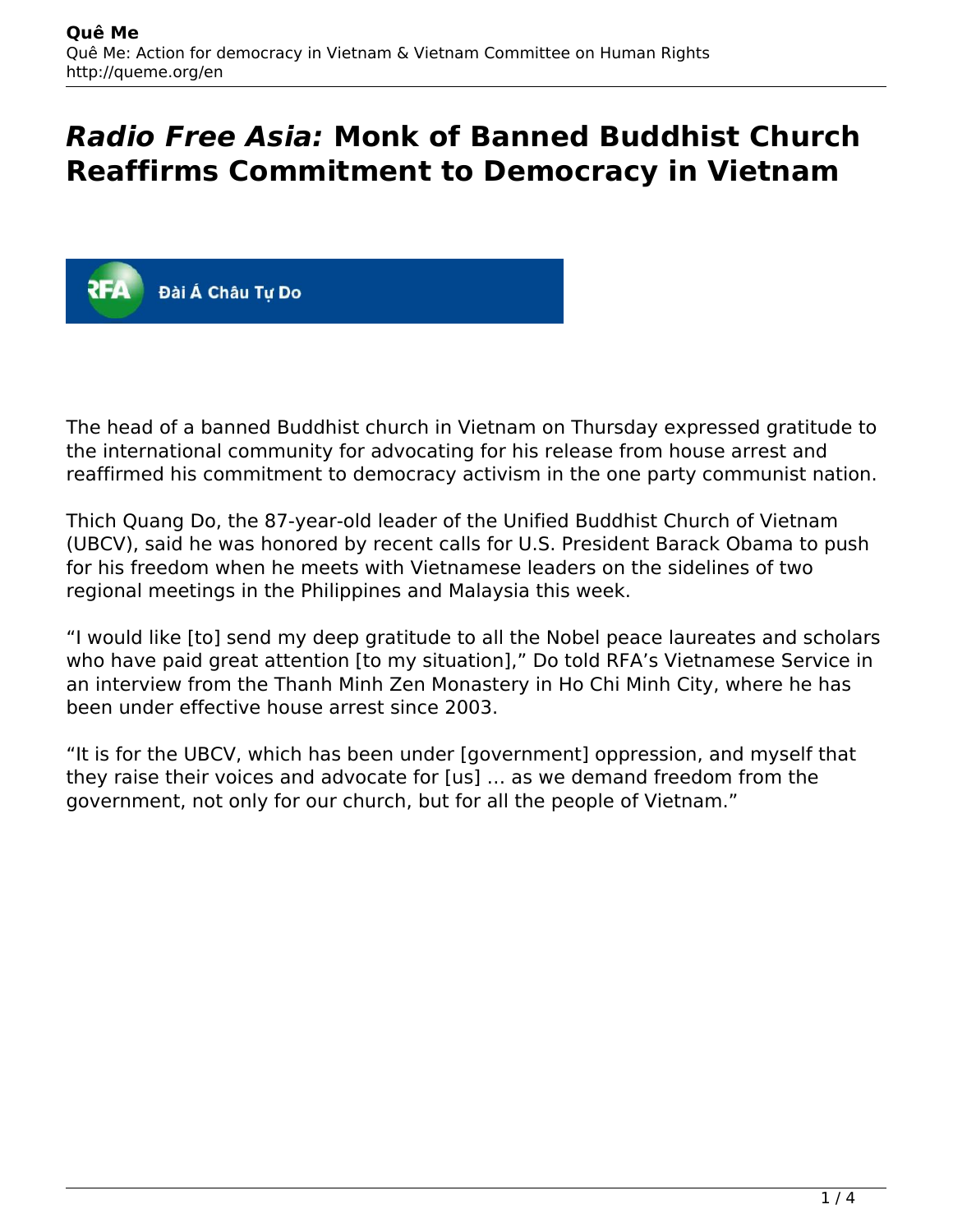

#### A file photo of Thich Quang Do, patriarch of the Unified Buddhist Church of Vietnam, at the Thanh Minh Zen Monastery in Ho Chi Minh City. (AFP)

Do said that since the UBCV's late patriarch Thich Huyen Quang's death in 2008, he had taken up the call for Vietnam's communist government to "transition from authoritarianism to democracy," and would carry on with his mission, despite his continued house arrest.

"Only then will our church and I be able to cooperate with the government," he said.

"That is our church's policy. As long as they maintain authoritarianism, we will continue our demand until nobody is left ... we want to see the Vietnamese people have democracy and freedom like the Americans and other citizens of the democratic world."

### **Open letter**

Do's vow to continue his fight for democracy followed an open letter published Tuesday by the Paris-based Vietnam Committee on Human Rights (VCHR) and several other rights organizations calling on Obama to press Vietnam's government for the Buddhist leader's release.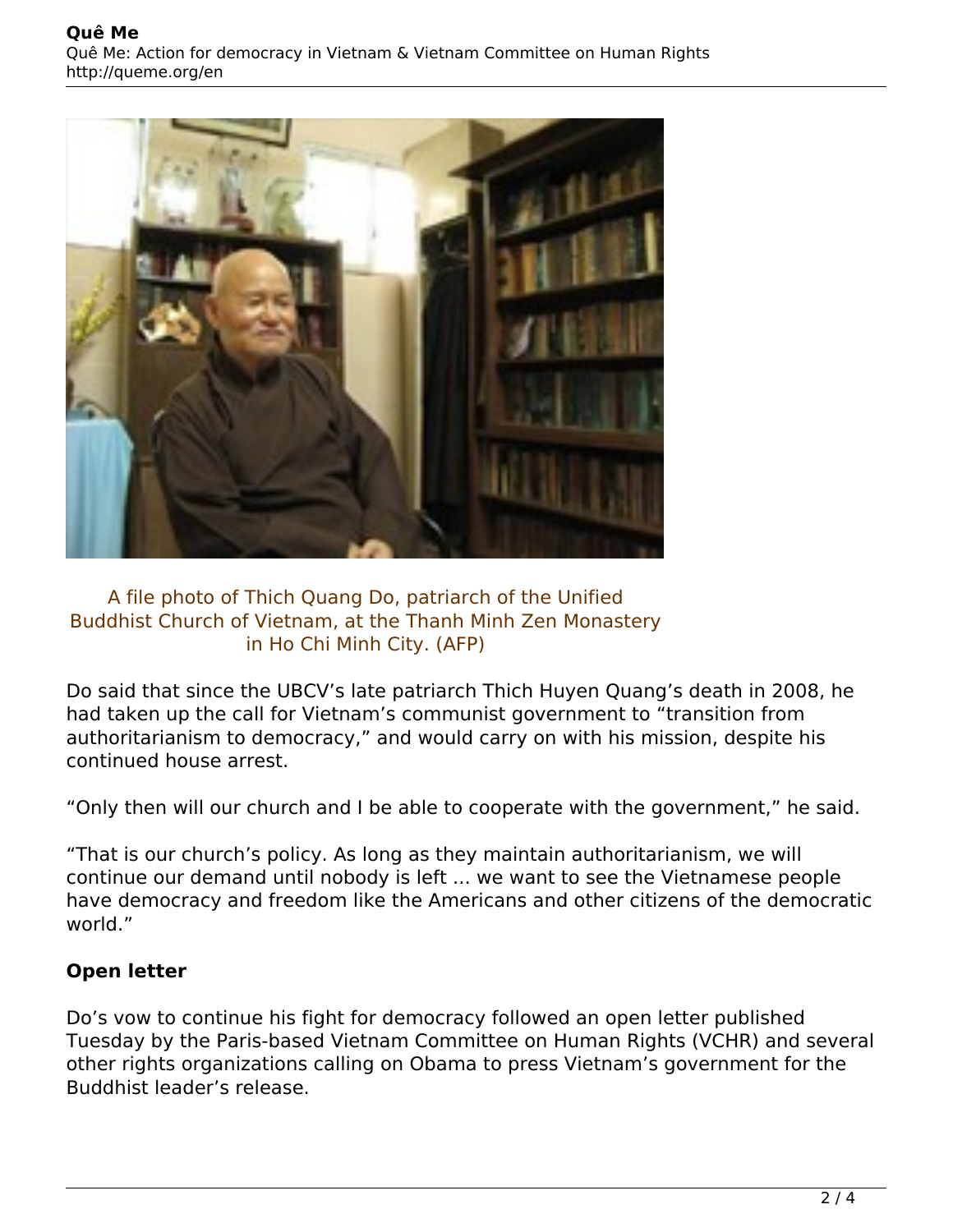Obama is scheduled to meet with Vietnamese leaders on the side of the Asia Pacific Economic Cooperation Summit and the U.S.-ASEAN and East Asia Summits in the Philippines and Malaysia this week.

The 90 signatories to the letter included Nobel Peace Prize laureates, religious figures, academics, journalists, legislators, and human rights defenders and democracy activists from around the world.

In an accompanying statement, VCHR noted that in Vietnam, religious leaders, activists and bloggers face harassment for peacefully expressing their views and lack a legal framework to protect them, at the same time the country seeks to strengthen economic and security ties with the U.S.

It said the signatories stressed that U.S.-Vietnam relations are only sustainable if they are "founded on the mutual respect of democratic freedoms and fundamental human rights," including the freedoms of expression, association, religion or belief and movement.

The release of Thich Quang Do would be a "truly historic gesture" that would "give Vietnam the opportunity to demonstrate its willingness for progress, and reaffirm the United States' determination to make human rights the cornerstone of this strengthened relationship," they said.

## **'Stand with him'**

Carl Gershman, president of the Washington-based National Endowment for Democracy (NED) and a signatory to the letter, told RFA Thursday that as "a great voice for religious liberty," Do "stands for something not just for Vietnam, but for the whole world, and it's very important that we stand with him."

He praised Do's work on behalf of democracy, human rights and freedom of religions, adding that it is "absolutely urgent that the president use his visit to Asia to try to seek his release."

"[This letter] helps put pressure on the [Vietnamese] government—if they want to be respected in the world, they cannot imprison people like Thich Quang Do—and it also gives hope to someone like him," Gershman said.

"You cannot either develop economically or have a good relationship with democratic countries if you imprison people like Thich Quang Do—it's simply inconsistent with those objectives. So if they want to continue along these lines, I think they should not only release him, but they're also going to have to open up politically."